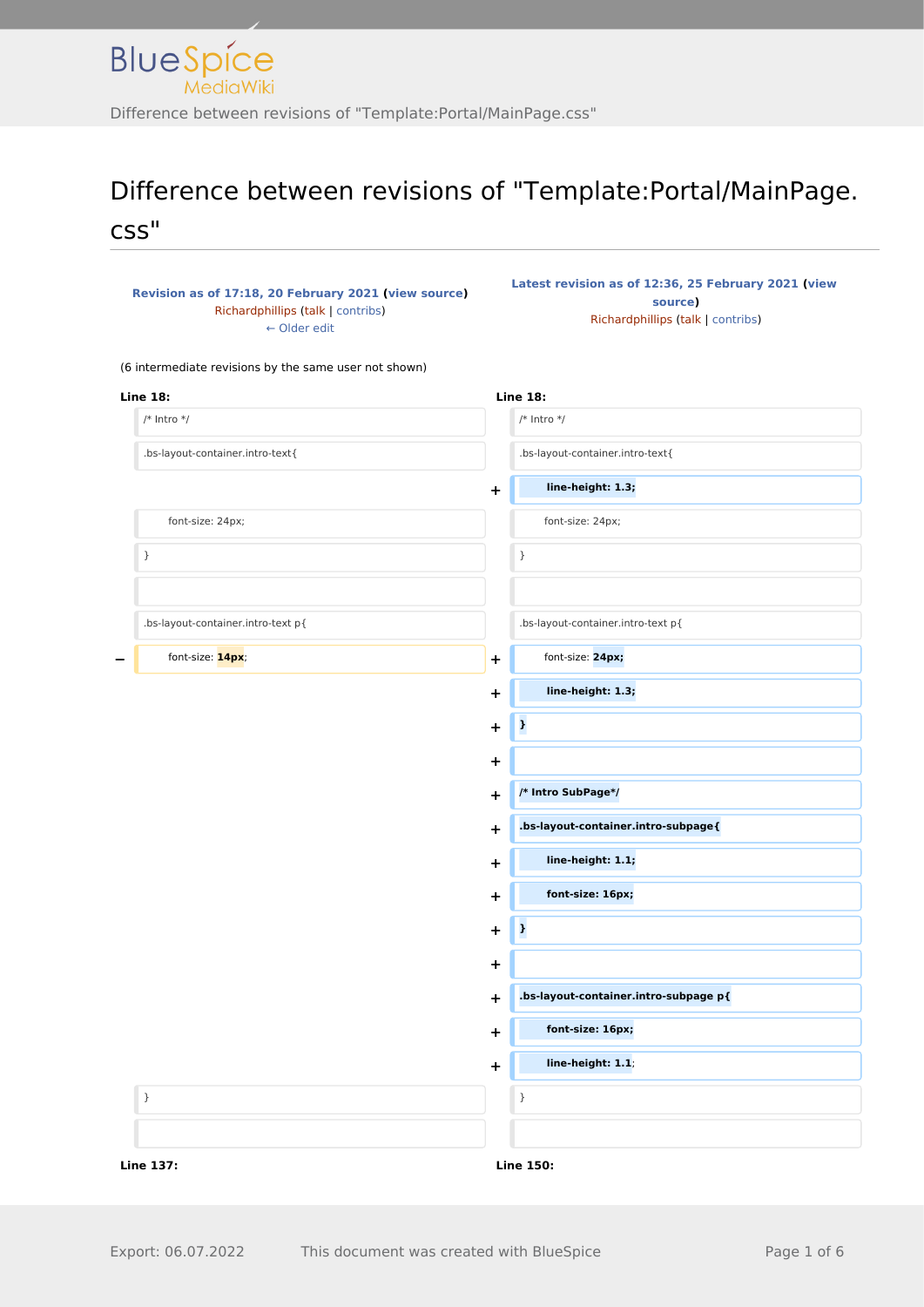

Difference between revisions of "Template:Portal/MainPage.css"

| bottom: auto; |             | bottom: auto;                                    |
|---------------|-------------|--------------------------------------------------|
| $\}$          |             | }                                                |
|               | $\ddot{}$   | þ                                                |
|               | $\ddot{}$   |                                                  |
|               | $\ddot{}$   | /*ImageBox*/                                     |
|               | $\ddot{}$   | .bs-layout-container.image-box {                 |
|               | $\mathbf +$ | margin-top: 0px;                                 |
|               | $\ddot{}$   | $\mathbf{r}$                                     |
|               | $\ddot{}$   | .bs-layout-container.image-box .bs-layout-cell { |
|               | +           | background-color: #ffffff;                       |
|               | $\ddot{}$   | text-align: center;                              |
|               | $\ddot{}$   | padding: 0px;                                    |
| $\}$          |             | }                                                |
|               |             |                                                  |

#### Latest revision as of 12:36, 25 February 2021

```
/* Links top */.bs-layout-container.links-top {
        margin-bottom: 10px;
}
.testwiki-icon-admin::before {
         content: "\e971";
         font-family: icomoon;
         font-style: normal;
         color: #CCCCCC;
         margin-left: 2px;
}
@media all and ( max-width: 500px ) {
 .bs-layout-container.links-top {
                 justify-content: flex-start;
         }
}
/* Intro */
.bs-layout-container.intro-text{
         line-height: 1.3;
         font-size: 24px;
}
.bs-layout-container.intro-text p{
 font-size: 24px;
 line-height: 1.3;
}
/* Intro SubPage*/
.bs-layout-container.intro-subpage{
```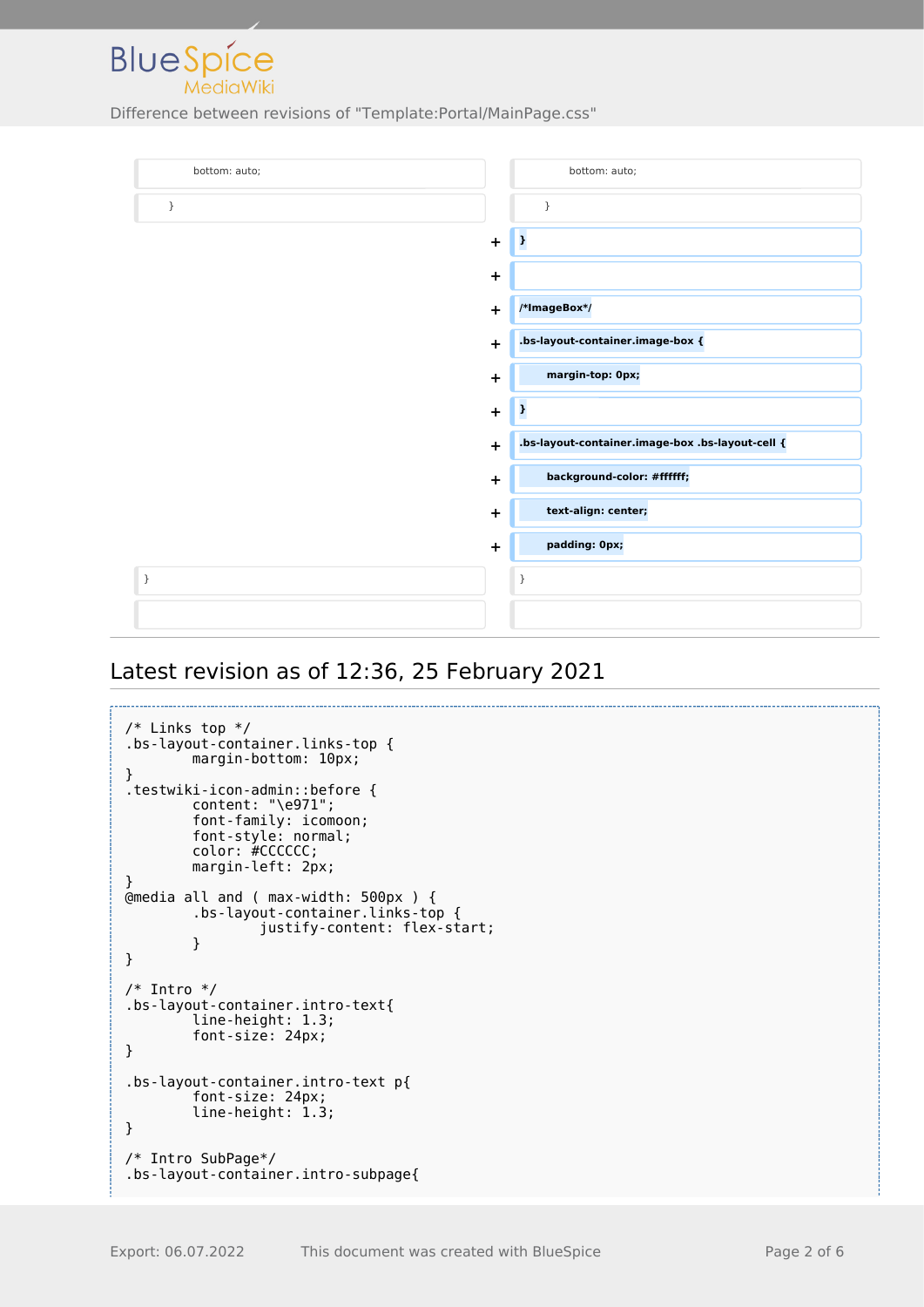### **BlueSpice** Difference between revisions of "Template:Portal/MainPage.css"

```
 line-height: 1.1;
         font-size: 16px;
}
.bs-layout-container.intro-subpage p{
         font-size: 16px;
         line-height: 1.1;
}
/* Important information*/
.testwiki-important-information-container {}
.testwiki-important-information-container .testwiki-label {
         font-weight: bold;
         margin-right: 5px;
}
.testwiki-important-information-container .testwiki-panel-trigger {
         margin-left: 5px;
         margin-right: 5px;
         color: #0060DF;
}
.testwiki-important-information-container .testwiki-panel-trigger i::before {
         font-family: 'fontawesome';
         content: "\f0d7";
         font-style: normal;
         margin-right: 5px;
}
.testwiki-important-information-container .testwiki-panel-trigger[aria-expanded="true"] i:
         content: "\f0d8";
}
.testwiki-important-information-container .testwiki-panel-trigger[aria-expanded="true"] {
         color: #0060DF;
}
.testwiki-important-information-container .panel-body {
         border: 1px solid #CCCCCC;
         margin-top: 30px;
         margin-bottom: 30px;
}
@media all and ( max-width: 500px ) {
         .testwiki-important-information-container .testwiki-label {
                 display: block;
 }
}
/* Contact primary */
.bs-layout-container.contact-primary {
 border-top: 3px solid #F0F0F0;
 border-bottom: 3px solid #F0F0F0;
        margin-top: 30px;
         margin-bottom: 30px;
}
.bs-layout-container.contact-primary .bs-layout-cell {
         margin-top: 0;
         margin-bottom: 0;
         padding-bottom: 0;
         min-height: 170px !important;
}
.bs-layout-container.contact-primary .bs-layout-cell p {
        margin-top: 0 !important;
        margin-bottom: 0 !important;
}
.bs-layout-cell.personal-contact {
        min-width: 315px !important;
}
.bs-layout-cell.personal-contact > .floatleft {
```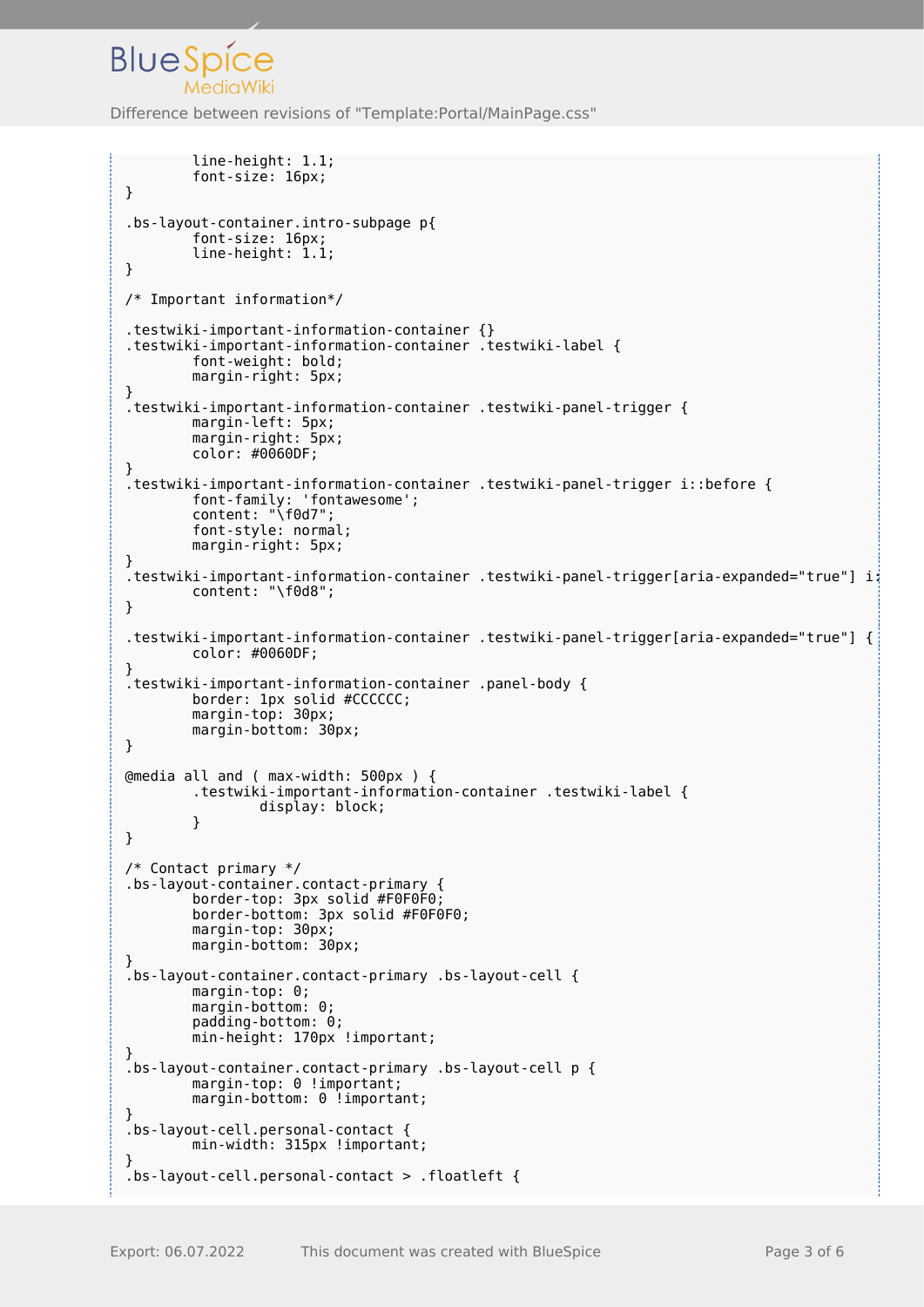# **BlueSpice**

Difference between revisions of "Template:Portal/MainPage.css"

```
 margin-top: 10px;
         margin-bottom: 0;
        margin-right: 5px !important;
}
.bs-layout-cell.personal-contact > .body {
         display: block;
}
@media all and ( max-width: 320px ) {
.bs-layout-cell.personal-contact > .body {
         clear:both;
 }
}
@media all and ( min-width: 321px ) {
.bs-layout-cell.personal-contact > .body {
         float: left;
         }
}
.bs-layout-cell.webinar,
.bs-layout-cell.helpdesk,
.bs-layout-cell.tour{
 width: 195px !important;
         position: relative;
}
.bs-layout-cell.webinar a,
.bs-layout-cell.helpdesk a,
.bs-layout-cell.tour a {
         display: block;
         position: absolute;
         bottom: 35px;
}
bs-layout-cell.webinar a > img,
.bs-layout-cell.helpdesk a > img,
.bs-layout-cell.tour a > img {
         max-width: 100%;
}
.bs-layout-cell.webinar a span,
.bs-layout-cell.helpdesk a span,
.bs-layout-cell.tour a span {
         display: inline-block;
         height: 16px;
}
@media all and ( min-width: 721px ) and ( max-width: 1080px ) {
         .bs-layout-container.contact-primary .bs-layout-cell {
                 min-width: 40%;
         }
}
@media all and ( max-width: 721px ) {
         .bs-layout-cell.webinar a,
         .bs-layout-cell.helpdesk a,
         .bs-layout-cell.tour a {
                 position: relative;
                 bottom: auto;
         }
}
/*ImageBox*/
.bs-layout-container.image-box {
         margin-top: 0px;
}
.bs-layout-container.image-box .bs-layout-cell {
         background-color: #ffffff;
         text-align: center;
         padding: 0px;
}
/* Use cases*/
```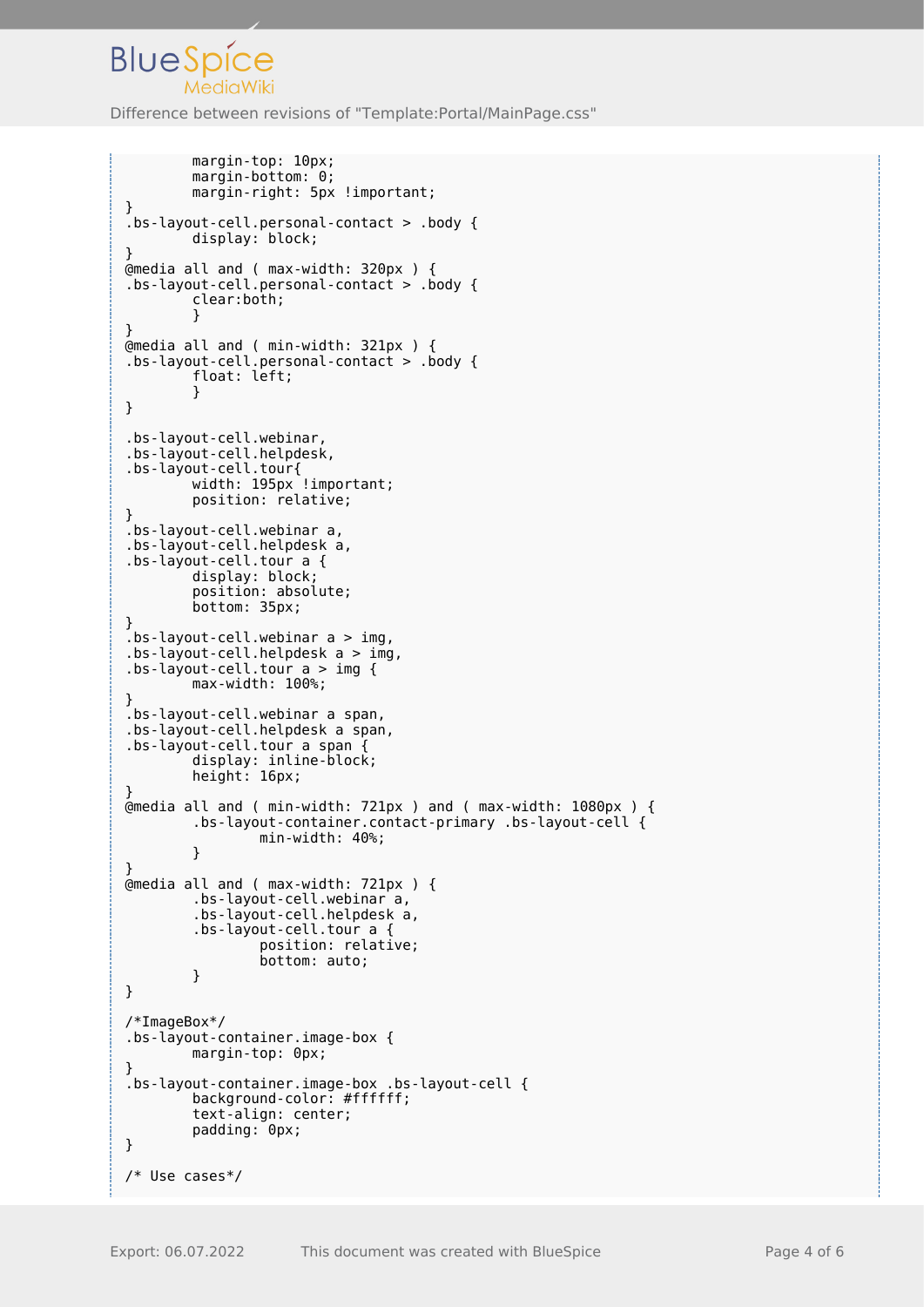## **BlueSpice**

Difference between revisions of "Template:Portal/MainPage.css"

```
.bs-layout-container.use-cases {
         margin-top: 30px;
}
.bs-layout-container.use-cases .bs-layout-cell {
         background-color: #F0F0F0;
         text-align: center;
         padding: 30px;
}
.bs-layout-container.use-cases .use-case-headline {
         display: block;
         margin-top: 30px;
         margin-bottom: 20px;
         font-size: 1.2em;
         font-weight: bold;
}
.bs-layout-container.use-cases .use-case-headline a,
.bs-layout-container.use-cases .use-case-headline a.extern,
.bs-layout-container.use-cases .use-case-headline a:focus,
.bs-layout-container.use-cases .use-case-headline a.extern:focus {
 color: #0060df !important;
}
.bs-layout-container.use-cases .use-case-headline a:hover,
.bs-layout-container.use-cases .use-case-headline a.extern:hover {
         color: #006eff !important;
}
.bs-layout-container.use-cases a,
.bs-layout-container.use-cases a.extern,
.bs-layout-container.use-cases a:hover,
.bs-layout-container.use-cases a.extern:hover,
.bs-layout-container.use-cases a:focus,
.bs-layout-container.use-cases a.extern:focus {
         font-weight: bold;
         color: #C6752D !important;
}
/* Common */
/*
i.arrows-white and i.arrows-blue background-image is set in MediaWiki:Common.css
*/
.portal-link i.arrows-white,
.portal-link i.arrows-blue {
 display: inline-block;
 width: 26px;
         height: 16px;
}
.portal-link {
         width: 100%;
         padding: 5px;
}
.portal-link a.external {
         background-image: none;
}
.portal-link.yellow {
         background-color: #C6752D;
}
.portal-link.yellow a,
.portal-link.yellow i {
         color: white !important;
}
```